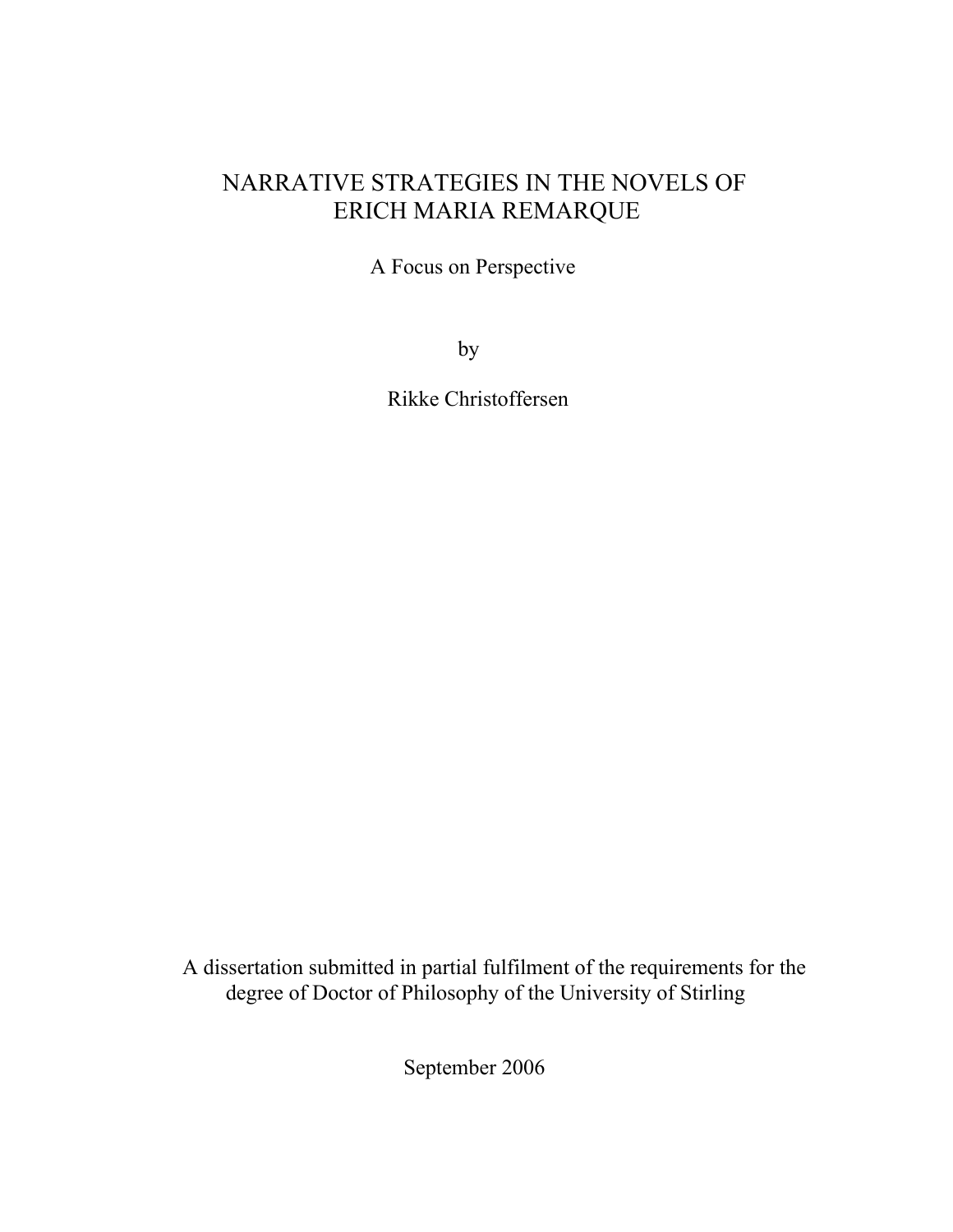### ACKNOWLEDGEMENTS

 A lot of people have contributed towards this study with their advice, assistance and support. I thank them all.

I especially wish to express my gratitude to the former Faculty of Arts at the University of Stirling, which awarded me a research studentship and thereby enabled me to undertake postgraduate studies. Without this financial support, I doubt it would have been possible.

I also wish to thank Frau Claudia Glunz and Dr. Thomas F. Schneider at the *Erich Maria Remarque-Friedenszentrum* in Osnabrück for their hospitality during my visits to the archive. I am grateful for their readiness to offer advice and supply relevant sources on my topic. I also appreciated being given free rein to explore the archive's many filing cabinets with materials relating to Remarque.

Most of all, I offer my sincere gratitude to my supervisor at Stirling University, Professor Brian Murdoch whose knowledge, enthusiasm and support made this project possible and all the more exciting.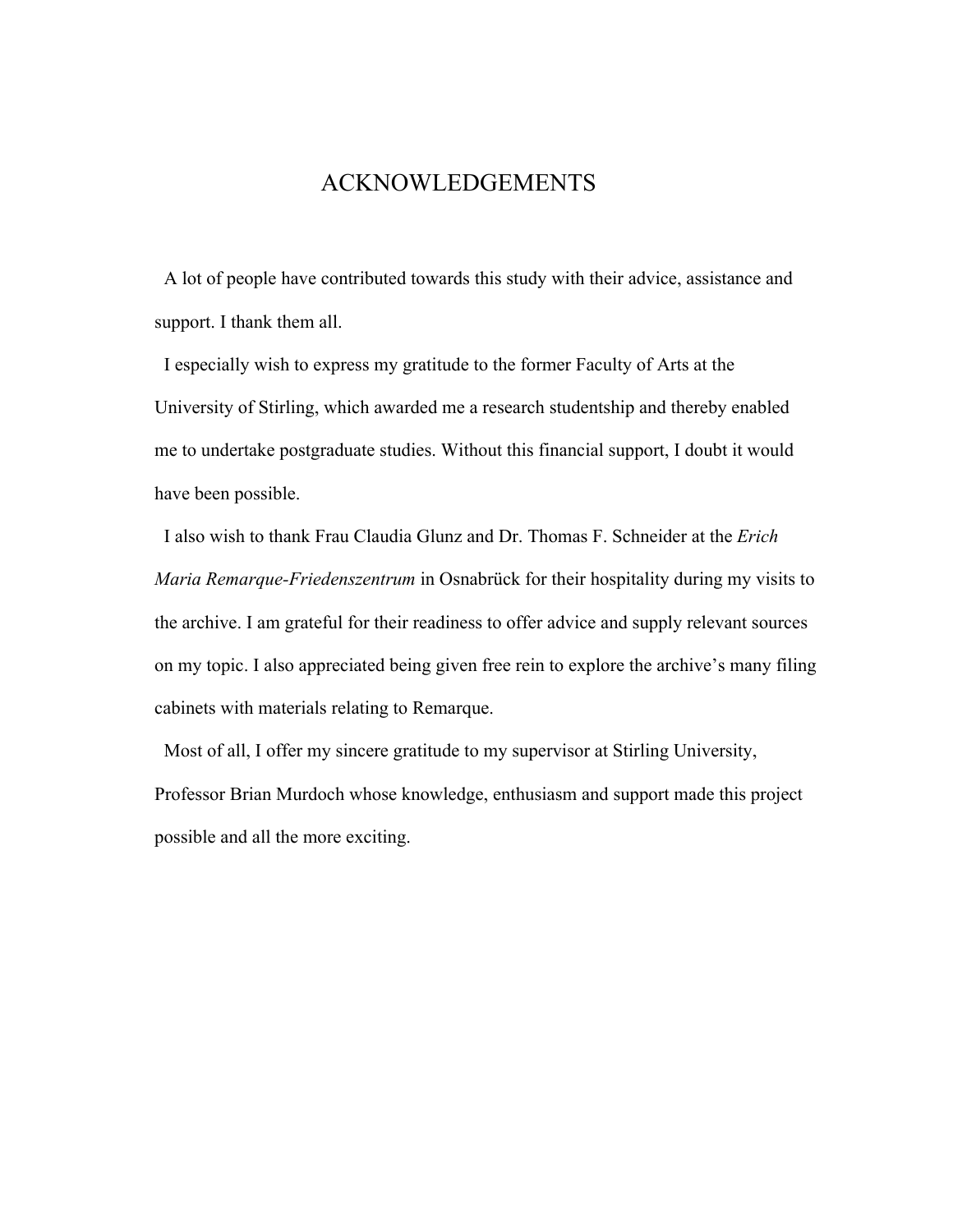#### Abstract

#### Narrative Strategies in the Novels of Erich Maria Remarque A Focus on Perspective

This study analyses and presents the formal qualities of the novels of Erich Maria Remarque. The aim is to show that these works cannot justifiably be classified as lowbrow literature or *Trivialliteratur*, a negative criticism which has adhered to Remarque's name since he wrote *Im Westen nichts Neues* in 1929. As a result, Remarque has rarely been the subject of scholarly interest; his name is, in fact, seldom found even in general works on modern German literature. The relatively few studies which have been carried out on Remarque and his oeuvre mostly express surprise about this author's continued exclusion from academic discourse, but although these studies voice their disagreement with the labelling of Remarque as an author of *Trivialliteratur*, no serious attempts have, thus far, been made to create an argument against this tag.

By analysing Remarque's narrative strategies in depth, this study seeks to establish such an argument. Particular attention will be paid to the narrative perspective, although other aspects of form – structural and textural – will be incorporated in the examination. Due to the interdependence which exists amongst not only the individual formal elements, but also between the form as a whole and the novels' contents, the strategies Remarque employs will be considered in the context of the novels in their entirety. The analysis will furthermore form the basis for the consideration as to whether Remarque's narrative techniques remain comparatively unvarying throughout the novels – does the author adhere to an *Erfolgsrezept*? – or whether they reflect some degree of development.

Although Remarque experimented with several literary genres in addition to the novel – short stories, poems, plays and film scripts – this study essentially focuses on the major novels which comprise what may be termed his *Hauptwerk*. It was on the basis of this part of his oeuvre that Remarque gained fame, but subsequently also the part that instigated the accusation of triviality. When evaluating the validity of the widespread condemnation of Remarque's authorial abilities, it is thus of limited relevance to examine relatively unknown aspects of his oeuvre. Such material is therefore largely excluded, although it is used for comparative purposes where appropriate. For the sake of general clarification, but also in order to identify signs of development, the novels are analysed chronologically.

The range of works on the topic of literary interpretation and assessment is extensive. This study, although acknowledging also other approaches, especially favours the comprehensive and logical method proposed by Boa and Reid's in *Critical Strategies*.

The opening chapter of this study offers a brief outline of Remarque's life and oeuvre. It thus serves as an introduction to the author and his work. The chapter proceeds to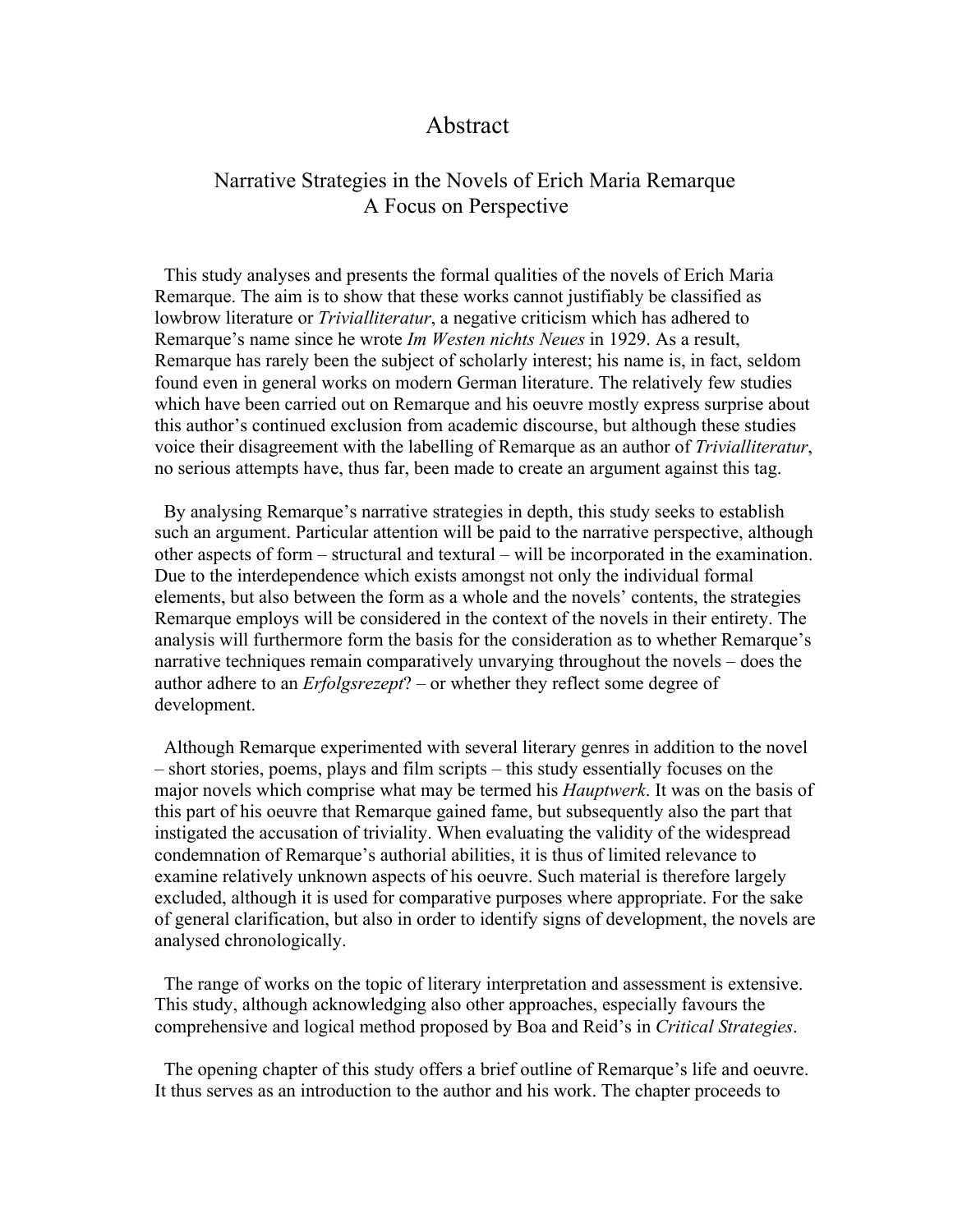explore different definitions of the term *Trivialliteratur*, but also considers the various factors which led to this widespread and persisting classification of Remarque. This chapter furthermore considers the relatively few studies which can be found on Remarque, and stresses especially those relating to his narrative strategies. Their limited number testifies to the level of neglect in this area and which Remarque's work in its entirety has continued to be subjected to.

The six chapters comprising the main body of the study each analyse one or two of Remarque's major novels. Aside from the point-of-view, they examine the author's most striking utilization of other narrative tools in relation to the individual novels. These tools, of course, vary in accordance with the themes and messages of the books. Throughout the study, the narrative strategies are considered against the reception of Remarque's novels which, in addition to comparisons to the work of other authors, serve to place Remarque in the context of his literary contemporaries and the time at which he wrote his novels.